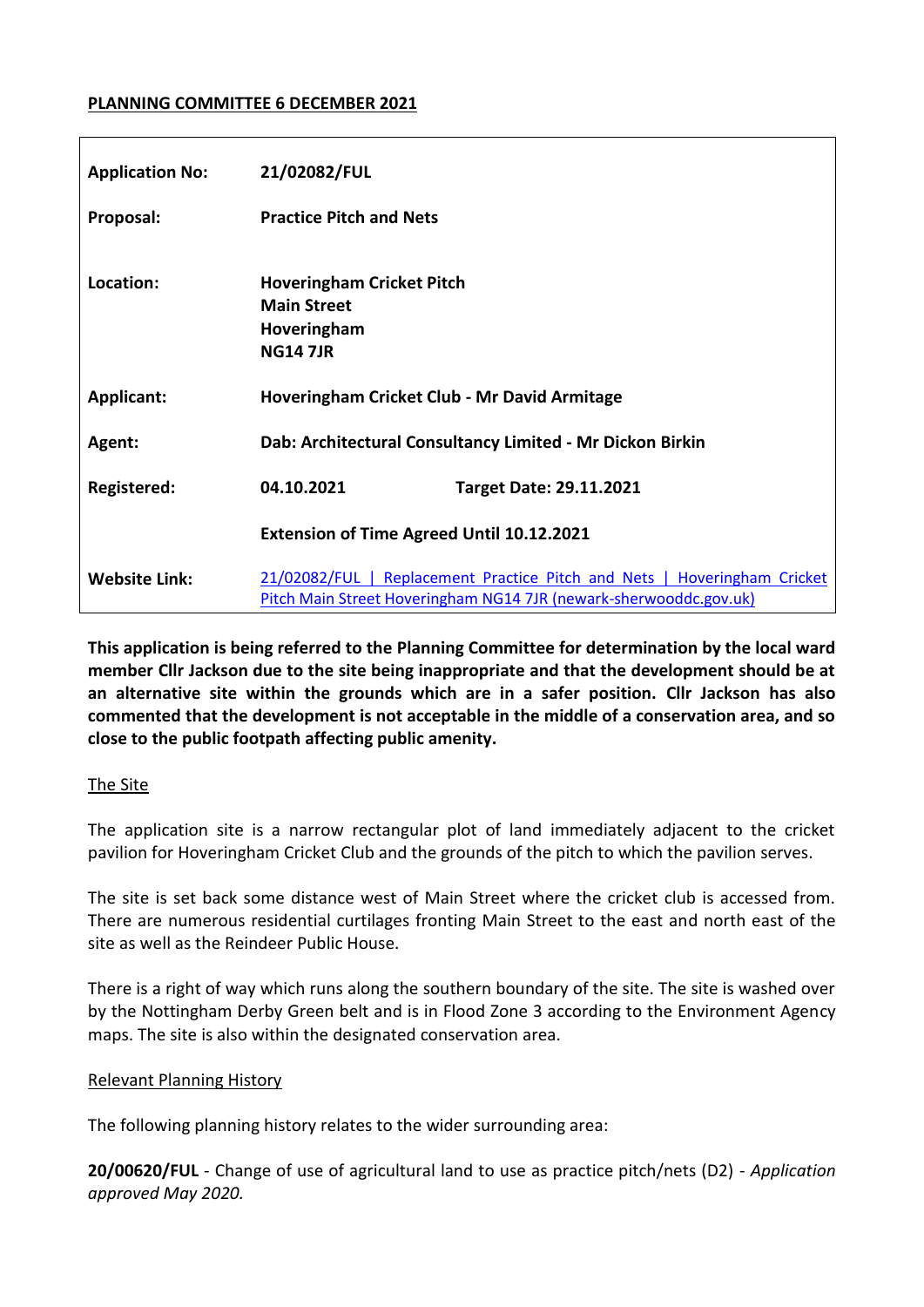**19/01192/FULM** - Extension to existing pavilion and change of use for 2no. areas of land from Agricultural Land to D2 to allow for all weather practice pitch - *Application withdrawn prior to determination.* 

There are also applications in relation to the cricket club land within the applicants ownership:

**20/00458/FULM -** Extension to pavilion to create larger changing room, scorer box, additional WC and first floor viewing platform - *Application approved May 2020.* 

**18/01824/TWCA** - T1 - Black Poplar - fell to 1m above ground, T2 - Black Poplar - fell to 1m above ground, T3 - Black Poplar - fell to 1m above ground, T4 - T12 - Black Poplar - Pollard to 6m - *Application approved.* 

**16/00718/FUL** *-* Proposed Groundsman's Shed and Patio - *Application approved July 2016.* 

**07/01559/FUL -** Erection of a new cricket pavilion - *Application approved December 2007.* 

### The Proposal

The application seeks full planning permission for a practice pitch and net totaling approximately 120.5m<sup>2</sup> in land take. The pitch would be approximately 33m in length and 3.65m in width. It would be positioned towards the northern boundary of the overall cricket pitch. Netting of a total height of 4m would surround the facility and would be supported by galvansied steelwork/posts. The ground surface would comprise a green carpet (and part blue border) over a hardcore base.

It is stated that the development) would be in lieu of the approved pitch/nets from the May 2020 application (20/00620/FUL).

The original description of development referred to the development as being 'replacement' practice pitch and nets but it has been confirmed that the previous nets have already been removed and therefore the description has been amended to reflect this.

The exact specifications are included in the submitted Design and Access Statement along with confirmation that the facility would not include lighting.

The application has been considered on the basis of the following plans and documents:

- **•** Perspective Views and Details  $-$  EN 02;
- Supporting Statement including Heritage Statement Project Ref: 0237-223 (Rev. A);
- Location & Site Plan as Existing 0237-210B;
- Location & Site Plan as Proposed 0237-222D.

### Departure/Public Advertisement Procedure

Occupiers of 9 properties have been individually notified by letter. A site notice has also been displayed near to the site and an advert has been placed in the local press.

### **Planning Policy Framework**

**The Development Plan**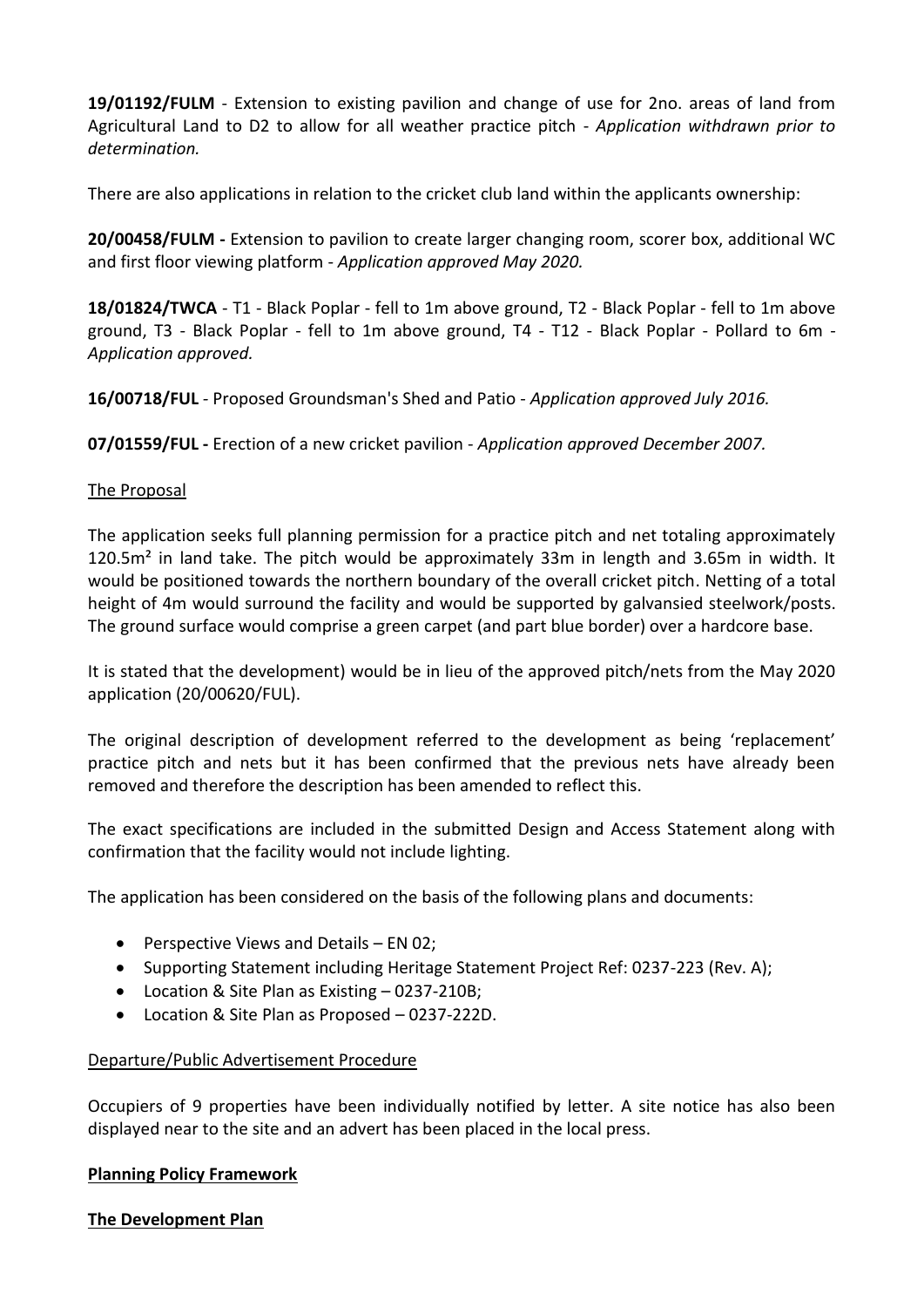# **Newark and Sherwood Amended Core Strategy DPD (adopted March 2019)**

- Spatial Policy 4A Extent of the Green Belt
- Spatial Policy 4B– Green Belt Development
- Spatial Policy 7 Sustainable Transport
- Spatial Policy 8 Protecting and Promoting Leisure and Community Facilities
- Core Policy 9 -Sustainable Design
- Core Policy 10 Climate Change
- Core Policy 12 Biodiversity and Green Infrastructure
- Core Policy 13 Landscape Character
- Core Policy 14 Historic Environment

### **Allocations & Development Management DPD**

DM5 – Design

- DM7 Biodiversity and Green Infrastructure
- DM9 Protecting and Enhancing the Historic Environment

### **Other Material Planning Considerations**

- National Planning Policy Framework 2021
- Planning Practice Guidance (online resource)
- National Design Guide Planning practice guidance for beautiful, enduring and successful places September 2019

### Consultations

**Hoveringham Parish Council –** Hoveringham PC is supportive of the Cricket Club, however, in the light of residents objections and concerns over safety and visual amenity, believes the proposed location to be unsuitable and OBJECTS to the application.

The PC makes the following comments:

- 1. It is not clear whether the nets are fully enclosed and whether balls can escape from the nets.
- 2. The space allowed for the footpath is still too narrow given the popularity of the footpath and also depends on good hedge maintenance
- 3. The proposed nets have a substantial visual impact in the proposed location being 4m high and 33m in length
- 4. The previous application resulted in a village meeting that is referred to in the accompanying letter with the application. However the meeting considered a completely different location and cannot be taken as support for the current application.

**NSDC Conservation –** Do not wish to offer formal comments. This is a strictly neutral comment, and does not prejudice any decision made by the Council.

**NSDC Environmental Health** - The nature of cricketing practice and related noises are not well suited to objective measurement and assessment compared to other environmental noise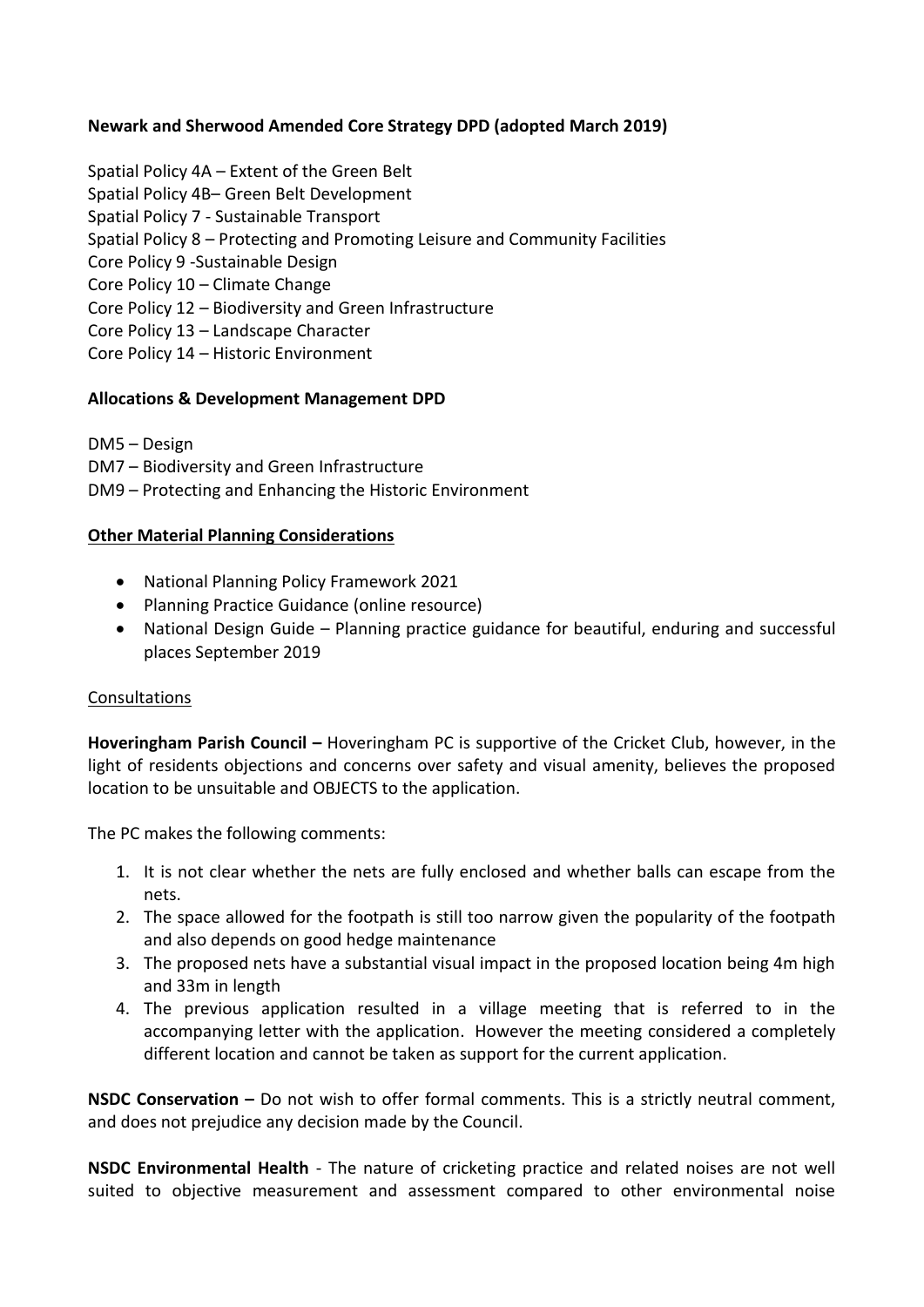sources. There are no particularly relevant noise criteria, and use of other criteria may not provide an effective assessment of noise impact.

Accordingly it can be difficult to determine whether a proposed use of a cricket net is likely to result in an impact on residential amenity. This would depend on its location, the proximity to residential property, and the time, duration and frequency of use. Some noise will be inevitable and should be expected, and the onset of audibility will not equate to a threshold for enforcement action.

It may therefore be appropriate at this stage to consider in detail the mitigation measures that could be employed to minimise noise from cricket nets. While controls might in some circumstances involve a prohibitive approach, a regulated approach is usually more appropriate i.e. a set of conditions to be applied that specify the nature and extent of the net and its use.

Any controls would of course need to take in to account the need to balance the rights and expectations of the cricket club to use the land for cricket related activities, with the rights and expectations of residents in relation to uninterrupted / partially compromised amenity.

**NCC Rights of Way –** Original comments raising concern that the public footpath not been acknowledged. Latest comments acknowledge presence of footpath but raise issue to discrepancy in measurements:

There seems however to be some discrepancy between the measurements shown on the amended site plan and what is on the ground. Clarification is sought as to where the measurement of 3600mm distance between the blue line boundary and the proposed northern edge of the practice pitch. The boundary at this point is a mature hedgerow spanning several metres in width. If this measurement is from the inmost edge of the hedgerow then the gap of 3600mm will give adequate width to accommodate the Public Footpath (at 2000mm wide) and allow for hedge growth.

Currently the part-built foundation base of the practice pitch appears on the ground to be less than a metre away from the face of the hedgerow at its eastern end. Moving it further into the cricket field by 1000mm would therefore not be enough to provide a minimum 2000mmwide path and would not be acceptable.

The applicant will need to demonstrate and ensure that the public will be kept safe at all times when using the Public Footpath and any nets alongside the path are adequate to protect the public. It is understood that there is an existing temporary closure order (6 months)on the footpath to allow the new cricket field re-seed to establish. This will enable the Cricket Club to protect the safety of path users during the construction phase of the proposed development.

**Ramblers Association –** Object on the basis that the applicant has failed to mark on the site plan the existence of the Right of Way.

## **Sport England –** No objections.

## **6 letters of objection have been received, details of which can be summarized as follows:**

- The hardstanding blocks the footpath and an entrance into adjoining land;
- There have never been permanent practice nets at the ground;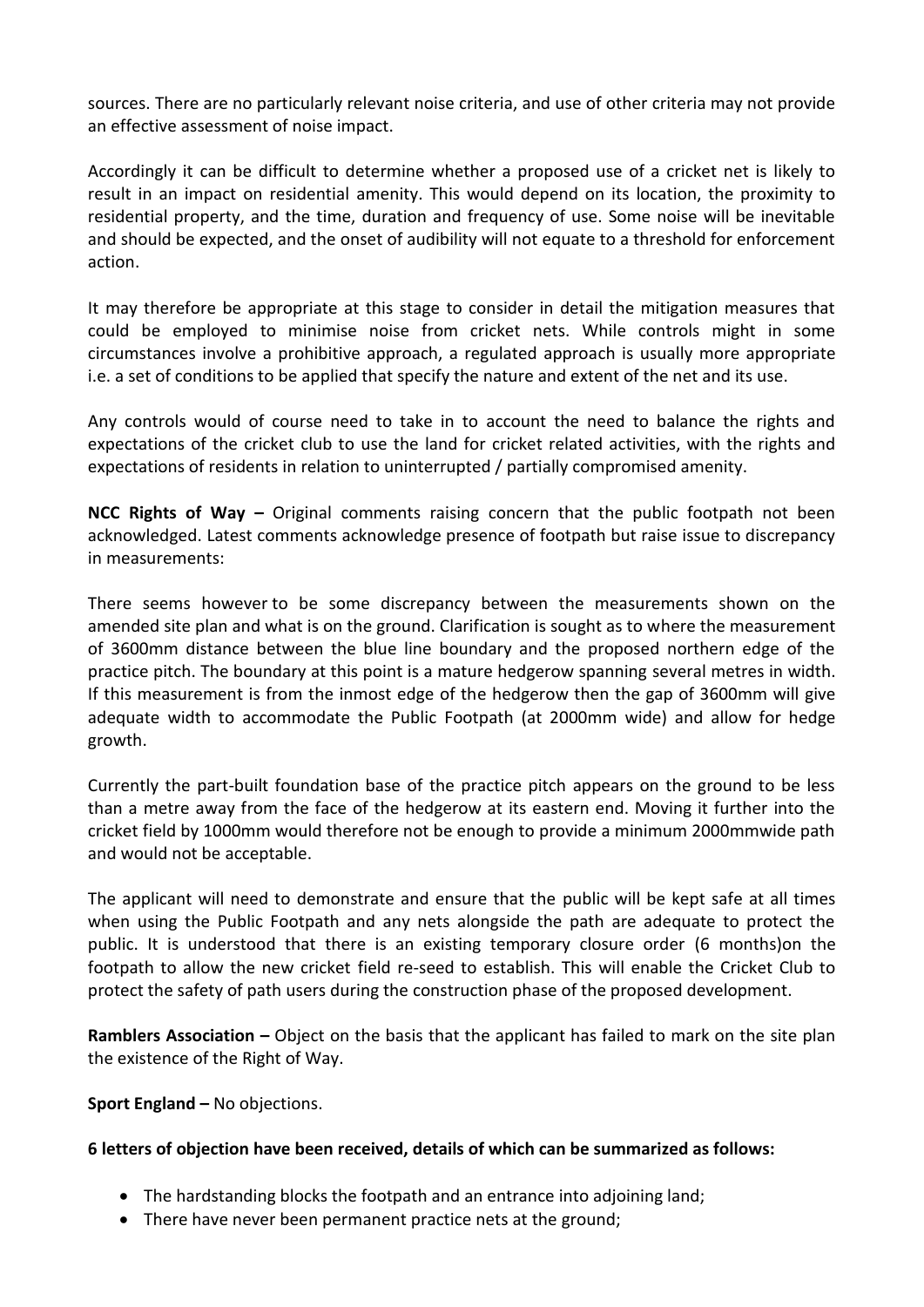- The nets are next to an ancient hedgerow and there is no assessment have the application will affect the wildlife;
- The nets will negatively affect public amenity;
- Measurements on the plan vary to what is on the site;
- No mention or description of netting or fabric to be used;
- Application form incorrect;
- Public meeting not called for the retrospective application;
- One must argue that if in 2019 there was not enough space on the existing cricket ground for practice nets, by the applicant's own admission there is not enough space in 2021 and the proposal must be compromising safety of the players and inconvenience for the residents and danger to the users of the footpath No 7;
- Question the accuracy of the revised plan;
- The current site is a much more prominent location not close to the pavilion so will reduce openness on the Green Belt;
- The new nets will be far more prominent in the Conservation Area than the previous approval;
- The nets will be visually more prominent to neighbours and could lead to problems of noise and disturbance;
- A condition should be imposed to prohibit their use to prevent the use of mobile movable lights;
- The Conservation comments refer to a different part of the cricket pitch but the previous application was on agricultural land;
- Access is restricted to neighbouring driveways during cricket season this facility would encourage increased attendance;
- Access to neighbouring fields will be required at least 3 times a day and the current space between the concrete pad and the hedgerow will not allow for vehicular and trailer access;
- There would be a bottleneck on the public footpath:
- Hoveringham is a village not a sports centre;
- The site notice was not readable:
- Full consideration of access to the neighbouring land; footpath; visitors, pub goers and neighbours and their safety needs to be a priority;

## **An additional letter of support has been received summarised as follows:**

- This is an appropriate location for a sports training facility;
- The facility is water compatible;
- From a design prospective if cricket nets were deemed appropriate in design for green belt land as per application 20/00620/FUL then now they are proposed to be constructed on land designated as playing fields then design would seem even more appropriate;
- There would be no harm to neighbouring amenity use would be limited to daylight hours;
- Healthy and active lifestyles should be encouraged;
- The cricket club should be supported.

### Comments of the Business Manager

## Preliminary Matters

During the life of the application Officers amended the wording of the description of the development to include 'part retrospective' on the basis of unauthorised works that have taken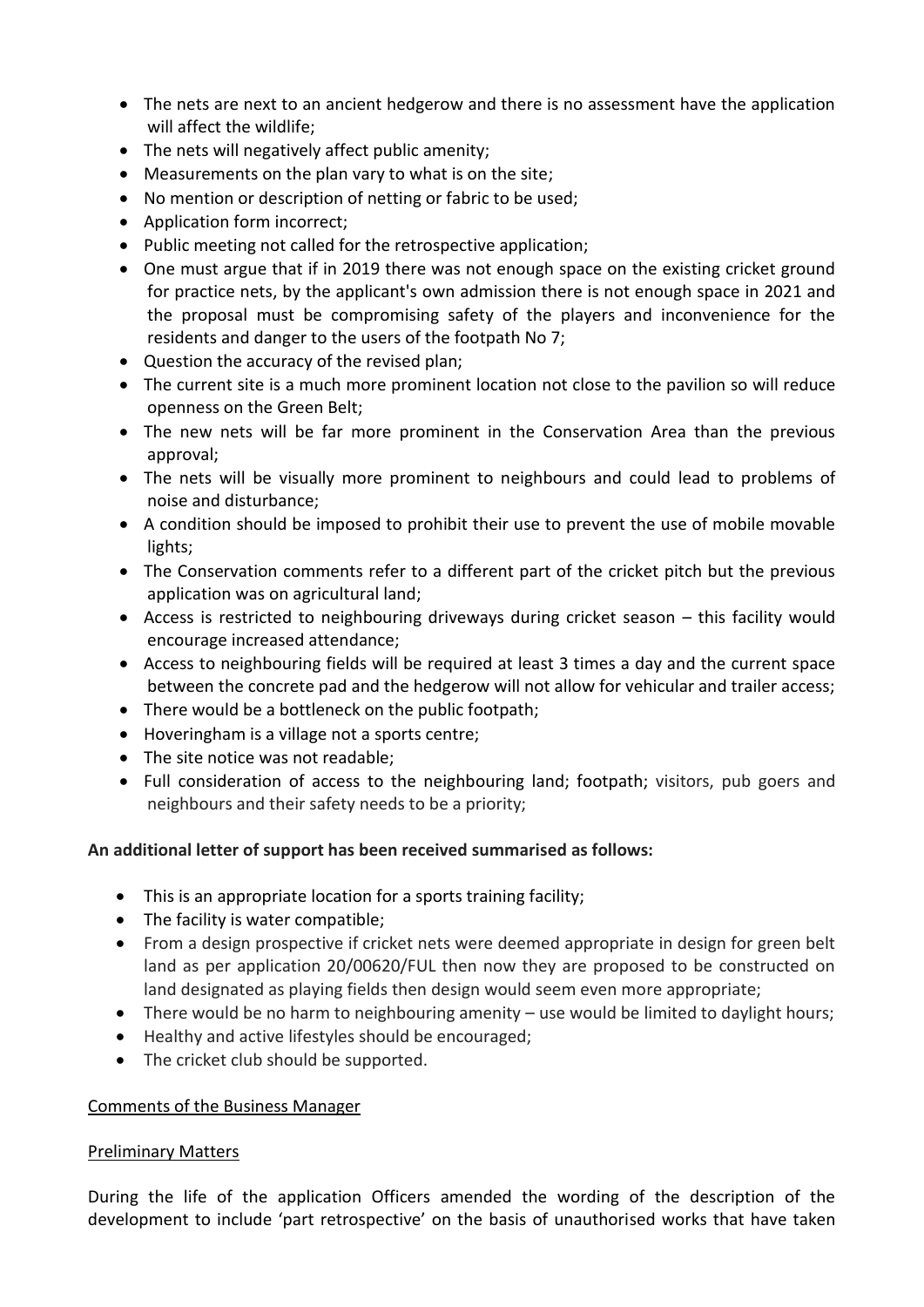place on site (laying of hardcore). However, as is discussed further in the appraisal section below, the unauthorised works no longer form part of the proposal as the application has been amended to move the facility away from the public right of way. The unauthorised works are therefore entirely separate to the current application and would need to be subject to separate enforcement processes. As a consequence, the description no longer refers to the development being retrospective.

### Principle of Development

Chapter 13 of the NPPF confirms the great importance to which the government attaches to Green Belts. Paragraph 147 outlines that, inappropriate development is, by definition, harmful to the Green Belt and should not be approved except in very special circumstances.

New buildings should be regarded as inappropriate in the Green Belt except for where they are for the numerous exceptions referenced at paragraph 149. One of the exceptions is for buildings which provide the provision of appropriate facilities for outdoor sport as long as the facilities preserve the openness of the Green Belt and do not conflict with the purposes of including land within it.

Although the nets facility would not constitute a building per se, it would fall within the definition of development being of a permanent construction. The structure would have an approximate footprint of 120.5m² with a height of 4m. However, the very design of the structure allows it to display a certain degree of transparency which would prevent it becoming a stark feature of the landscape which would interrupt the openness of the Green Belt. The facility would sit close to the existing cricket pavilion but some 2.5m lower than the pavilions pitch height (which is 6.5m).

It is noted that the proposal is submitted as an alternative to an approved scheme from 2020. The previous application was in a different location to the west of the pavilion and had a larger footprint of approximately 186m². If this application were to be approved, and both this and the extant scheme were to be brought forwards, then Officers consider that cumulatively there could be harm to the openness of the Green Belt.

The agent has confirmed that the applicant does not own the land subject to the extant scheme and therefore the only way to control the extant scheme not coming forwards if this one were to be approved is through an associated legal agreement. This is in the process of being drafted and would need to be sealed before any decision could be issued.

On the basis that only the current proposal can come forwards, the development would preserve the openness of the Green Belt and not conflict with the purposes of including land within it. The proposed facilities are reasonably related to outdoor sport and therefore the principle of the development is acceptable subject to an assessment against the remainder of the Development Plan undertaken below.

### Impact on Flood Risk

The site is within Flood Zone 3 and thereby at a high probability of river flooding. The NPPG, at Table 2, categories flood risk vulnerability and explicitly identifies that essential facilities such as changing rooms are considered to be water-compatible development. Whilst this application isn't for changing rooms, the facilities are considered a reasonable comparison which would render the same advice applicable. Table 3 in turn confirms that water compatible development is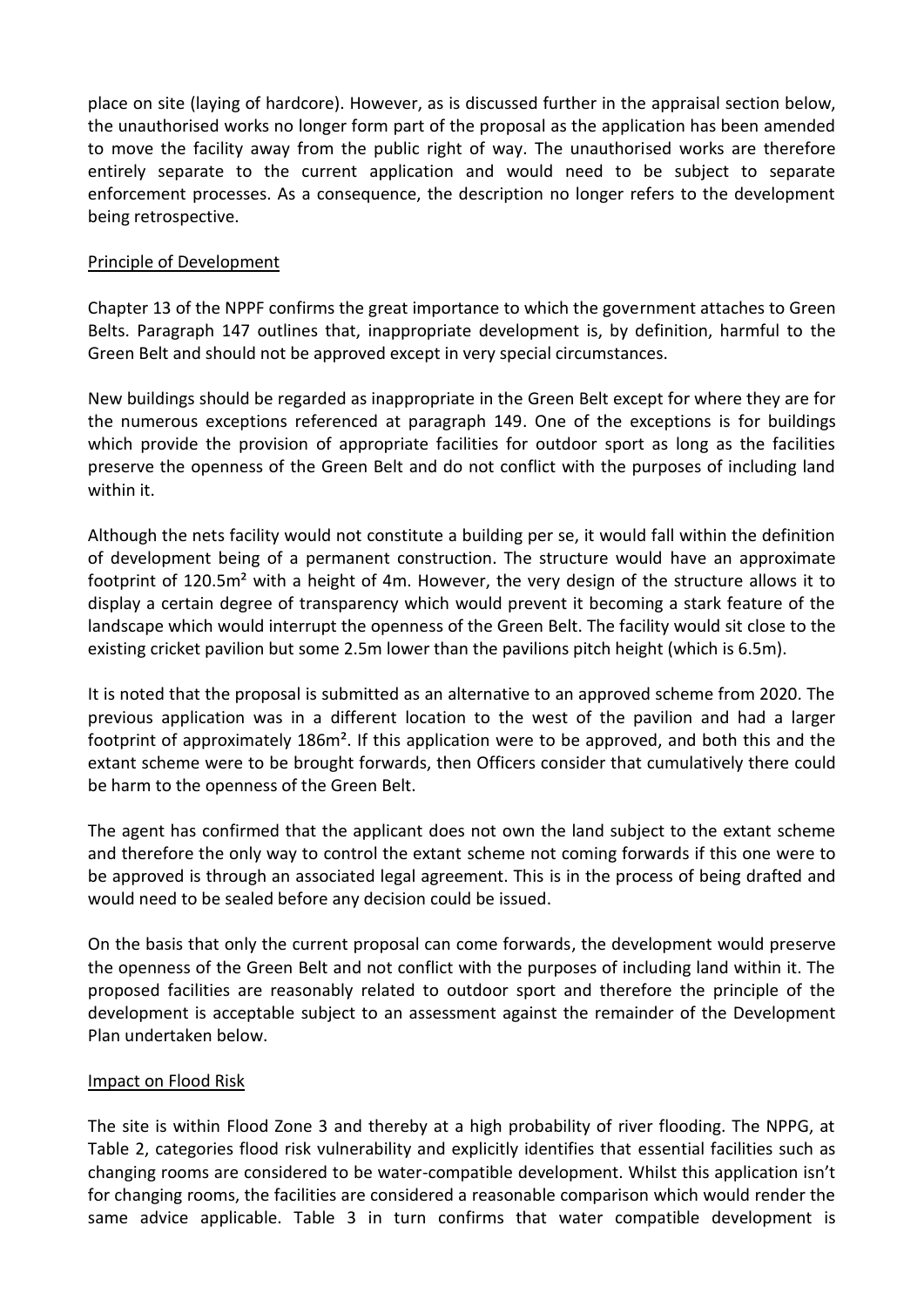appropriate is Flood Zone 3.

However, Table 3 does not prevent the need to apply the Sequential Test in an attempt to direct development to areas at lower risk of flooding. In this case, given that the facilities would serve an existing use adjacent to the site, there would be no other location more sequentially preferable for the development.

It has been confirmed that the pitch would be laid at a slight gradient so that any water can drain off to a prepared permeable surface with an appropriate sub-base to absorb the run of water. Given the limited land take of the nets facility and the drainage arrangements proposed, I am satisfied that the development will be safe throughout its lifetime and not increase flood risk elsewhere in line with the Environment Agency's Standing Advice.

### Impact on Character Including the Setting of the Public Right of Way and Character and Appearance of the Conservation Area

Core Policy 9 states that new development should achieve a high standard of sustainable design that is of an appropriate form and scale to its context complementing the existing built and landscape environments. Policy DM5 of the DPD states that local distinctiveness should be reflected in the scale, form, mass, layout, design and materials in new development. The NPPF states that good design is a key aspect of sustainable development and new development should be visually attractive.

Policy DM5 also confirms that, where local distinctiveness derives from the presence of heritage assets, as in the case in the context of this proposal, development will also need to satisfy Policy DM9. The policy requires that development must promote local distinctiveness and protect heritage assets (including their setting).

As is referenced above, the practice nets would be positioned close to the existing cricket pavilion at a lower overall height. In this respect they would be seen as largely subservient to the pavilion building. Nevertheless, there is a public right of way which runs along the southern boundary of the site and therefore the nets would undoubtedly be visible in their own context by the right of way users. Given the partial transparent nature of the nets, it is not considered that the proposal would be visually harmful to either the character of the area or the character and appearance of the Conservation Area (as noted above the Conservation Officer has raised no specific concerns). The proposal would therefore be acceptable against Core Policy 9 and Policy DM5 as well as the heritage principles of Core Policy 14 and Policy DM9.

### Impact on Amenity

Policy DM5 of the DPD states that development proposals should ensure no unacceptable reduction in amenity including overbearing impacts and loss of privacy upon neighbouring development.

The Design and Access Statement qualifies that the intention is for the proposed nets to be used on a weekly evening basis and before match commencement on match days. However, in realtity it would not be enforceable to control the hours of usage and therefore an assessment must be made on the likelihood of the nets being used on a potentially more frequent basis.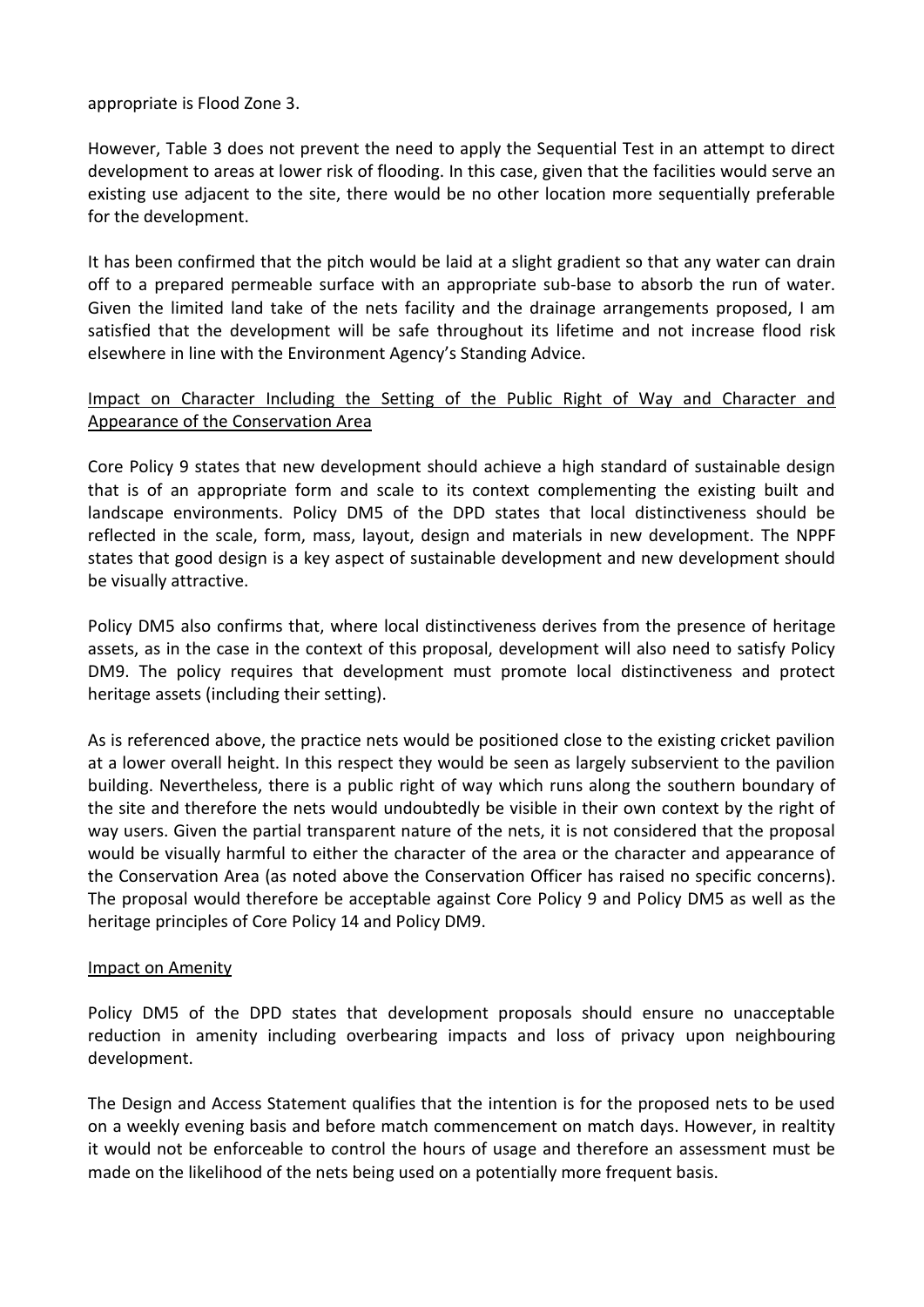The proposal does not include details of lighting and it is confirmed that no lighting is proposed as part of the development. The use of the nets would therefore be governed by daylight hours. The netting enclosure would assist in containing the associated noise of the ball being hit on a frequent basis (albeit for short periods of time). Officers have sought the advice of Environmental Health colleagues in relation to potential noise impacts. As per the comments above, it is acknowledged that the nature of the proposed use is not suited to objective measurement and assessment of noise. The comments do outline a number of measures which may mitigate noise which have been carefully considered. Firstly, is is suggested to control the hours of operation but as above this would be self governed by daylight hours and therefore it is not considered necessary to impose a separate condition. Other suggestions are made such as signage and the use of 'soft' training balls. Officers consider the most reasonable, enforcable and proportionate means of mitigation would be the inclusion of foam padding to the metal casing of the structure which would reduce the noise impacts of a ball striking the enclosure. A condition requiring further details of potential noise mitigation can be added to any forthcoming permission. The applicant has agreed to this in principle and also confirmed their intentions to install signage in any case.

Whilst it is accepted there could be usage into the evenings during the summer months, the associated noise and distanbance which can be expected is not considered harmful to neighbouring amenity in terms of noise and disturbance. This is particularly the case having regard to the established use of the site for cricket.

The Parish Council and the local Councillor have raised concerns regarding the enclosure of the nets and the potential for balls to escape. The agent has responded to this by submitting a photograph of what the nets would look like albeit the proposal is for one lane rather than the two shown below and the proposed nets will be fully enclosed (and lockable). On the basis of this specification, Officers are satisfied that the safety risk associated with the use of the nets would be extremely low and would not form a material planning consideration worthy of refusing the application.



*Illustrative image of proposed nets NB proposal is for one lane as opposed to two lanes as shown in image*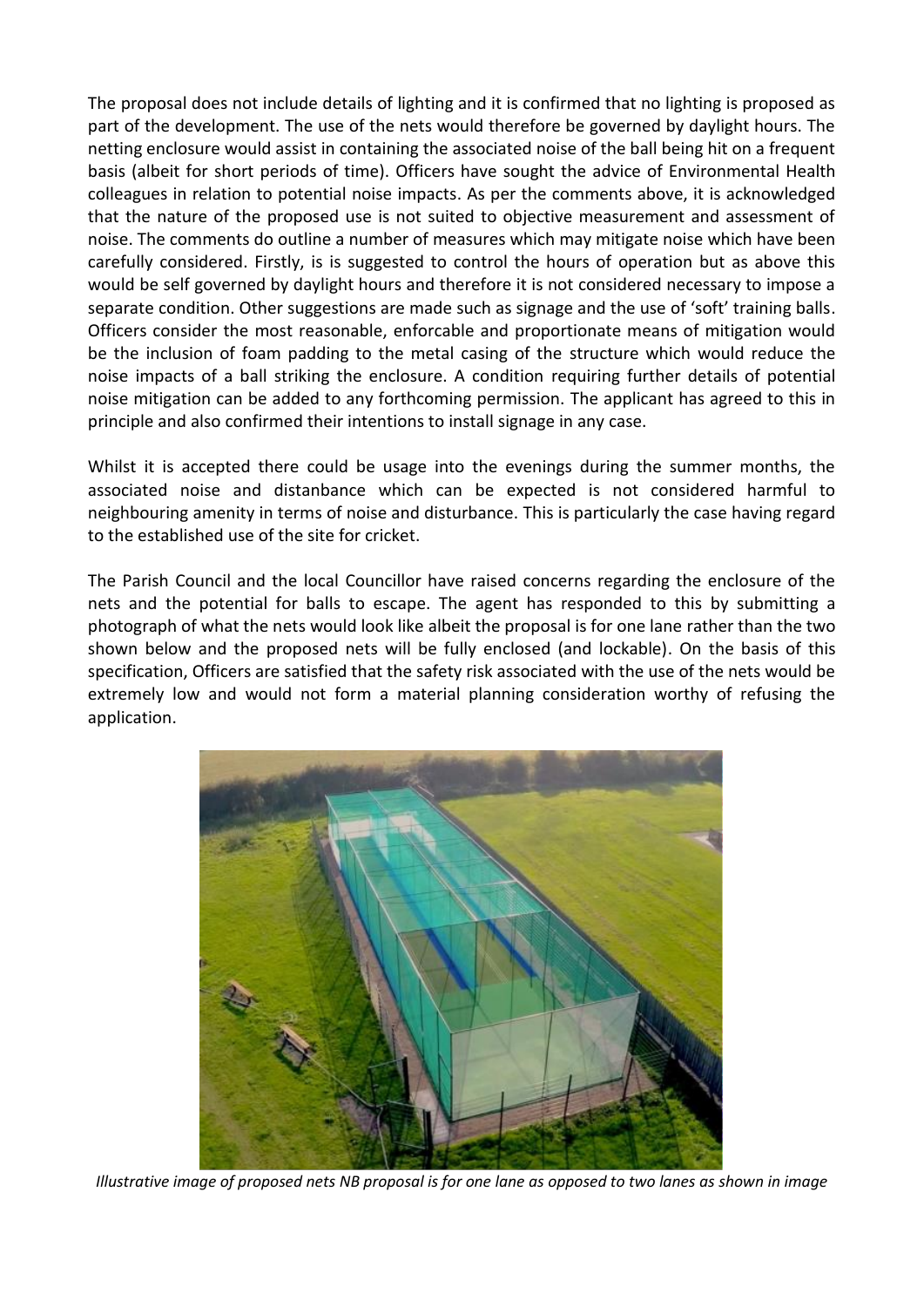The modest height of the nets and the distance between residential properrites (around 36m away to the east) and the site would mean that no harmful overbearing impacts would occur.

Given the specific and infrequent use of the development proposed, it is not considered that the proposal would amount to harm to neighbouring amenity against the relevant criteria of Policy DM5.

### Impact on Public Footpath

As is already referenced, the site is adjacent to a public right of way. A neighbouring party has raised concern that the concrete pad on the ground is obstructing the public right of way and is too close to the hedgerow. It is understood that the applicant has been in discussions with the Rights of Way team during the life of the application and it has been suggested that the applicant should move the net further from the hedge line so that the footpath could be used without hindrance. Updated plans have been received during the life of the application to this effect and a re-consultation has been undertaken with NCC Rights of Way Team.

NCC Rights of Way Team have queried the accuracy of the submitted plan (as has a neighbouring party). Essentially it is contended that based on what is on site at the moment, the hardcore base would need to be moved more than a metre away from the hedge to achieve the annotated 3.6m (taken from the centre of the hedgerow i.e. the legal boundary line). This is not necessarily disputed but in some respects is largely irrelevant given that what is on site at the moment would need to be subject to separate enforcement processes. If Members were minded to approve the application then the LPA would have the ability to enforce the submitted plans to ensure that a 2m distance remained from the edge of the hedge to the development to allow the effective and efficient use of the public right of way. On the basis that there would be 2m between the hedge and the edge of the development, the proposal is not considered harmful to the use of the right of way. An informative could be added to any decision to make the applicant clear of their duties in relation to the footpath.

### Other Matters

The proposal would enhance the facilities which serve the cricket facility and in doing so enhance the sporting offer of the overall site. This is considered as a benefit in terms of the enhancement of an established community facility.

The proposal has not included details of vehicular or parking arrangements other than to confirm that the site would be accessed via the existing arrangements for the cricket club. Given that the facility would serve the existing operations of the club it is not considered that the proposal would amount to significant additional trips to the site and therefore there is no concern in respect to the operation of the highways network.

### **Conclusion**

The development would enhance an existing community facility. The physical form of the development, namely the nets structure, is modest in height and would be read alongside the existing pavilion building adjacent to the site such that no harmful impact on the openness of the green belt. No other adverse character, heritage or amenity impacts have been identified. Overall, no other harm has been identified which would outweigh the benefits of the proposal and the proposal is therefore recommended for approval subject to the conditions outlined below.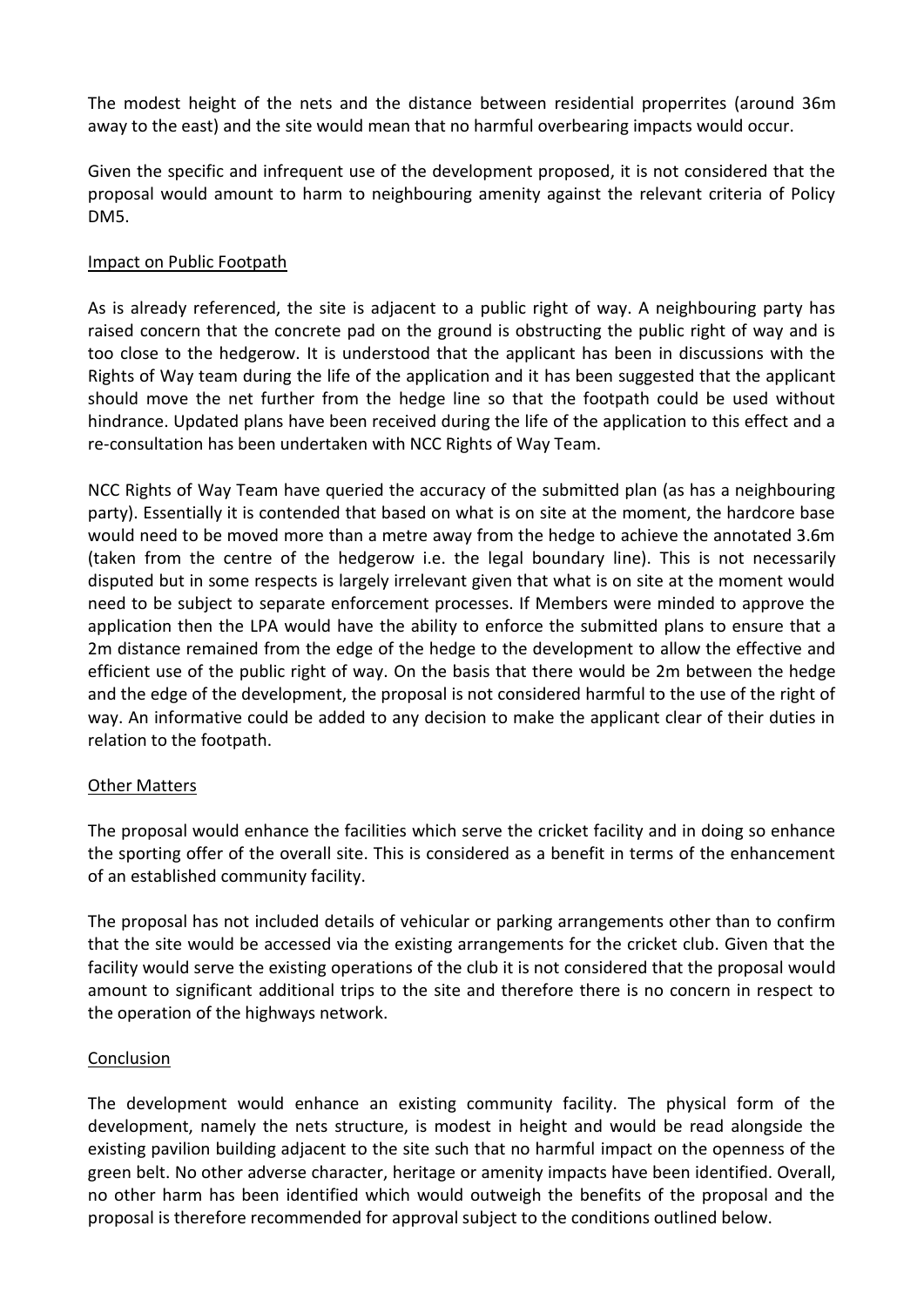### **RECOMMENDATION**

**That planning permission is approved subject to the conditions and reasons shown below and the sealing of a legal agreement to prevent the extant scheme being implemented.**

### Conditions

## 01

The development hereby permitted shall not begin later than three years from the date of this permission.

Reason: To comply with the requirements of Section 51 of the Planning and Compulsory Purchase Act 2004.

## $02$

The development hereby permitted shall not be carried out except in complete accordance with the following approved plans and details:

- $\bullet$  Single Lane 33m Open System 33m x 3.65m EN 01;
- Perspective Views and Details EN 02;
- Location & Site Plan as Proposed 0237-222D.

Reason: So as to define this permission.

### 03

Prior to the development hereby approved being brought into use, a scheme for the mitigation of potential noise impacts shall be submitted to and approved in writing by the local planning authority. This should include the provision of foam padding to the metal enclosure. The agreed measures shall thereafter be implemented in full prior to the development being brought into use and retained for the lifetime of the development.

Reason: To reduce noise impacts in the interests of residential amenity.

## Notes to Applicant

## 01

The application as submitted is acceptable. In granting permission without unnecessary delay the District Planning Authority is implicitly working positively and proactively with the applicant. This is fully in accordance with Town and Country Planning (Development Management Procedure) Order 2015 (as amended).

## 02

The applicant is advised that all planning permissions granted on or after the 1st December 2011 may be subject to the Community Infrastructure Levy (CIL). Full details of CIL are available on the Council's website at www.newark-sherwooddc.gov.uk/cil/

The proposed development has been assessed and it is the Council's view that CIL is not payable on the development hereby approved as the development type proposed is zero rated in this location.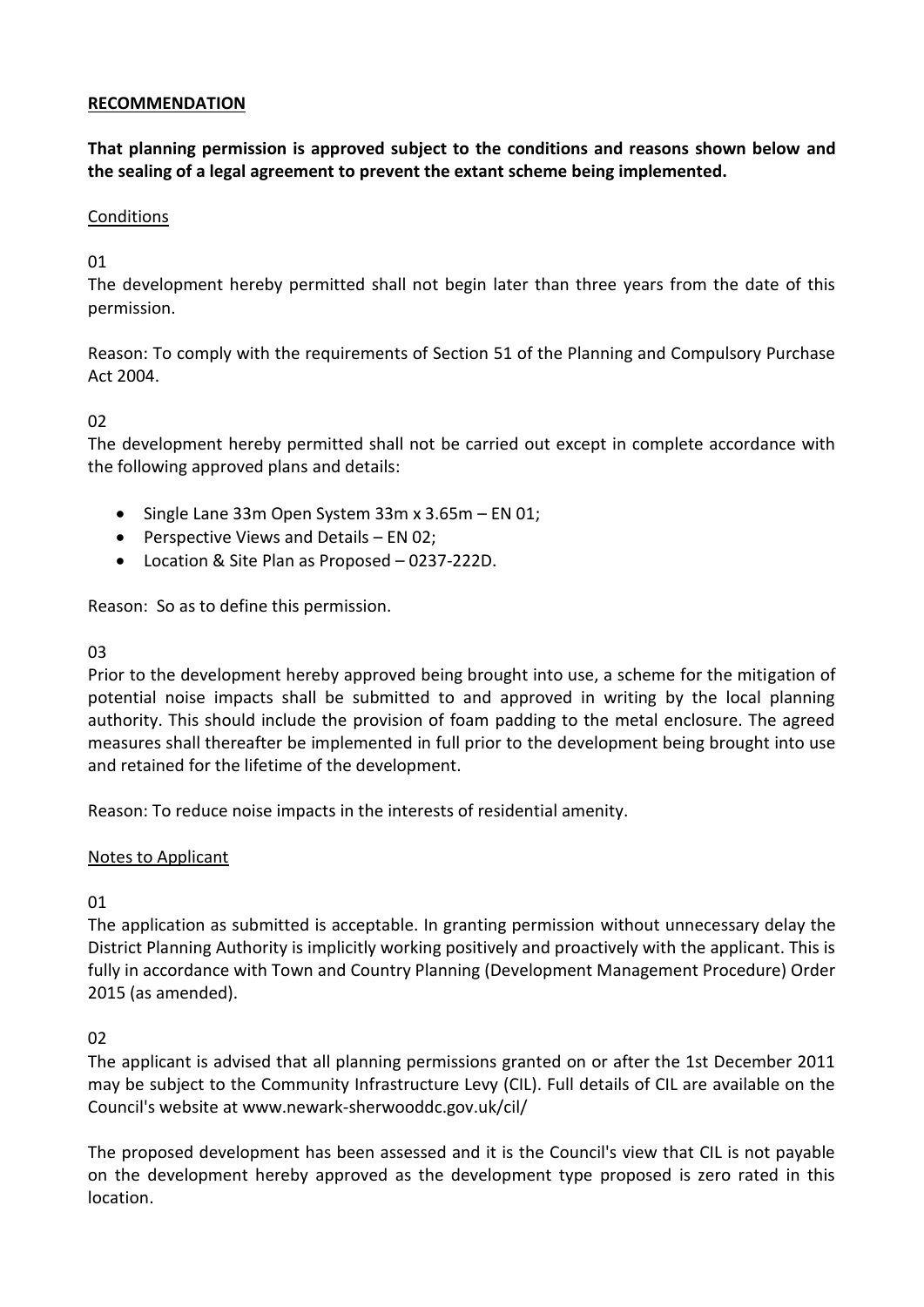- The footpath should remain open, unobstructed and be kept on its legal alignment at all times. Vehicles should not be parked on the footpath or materials unloaded or stored on the Footpath so as to obstruct the path.
- There should be no disturbance to the surface of the footpath without prior authorisation the Rights of Way team.
- The safety of the public using the path should be observed at all times. A Temporary Closure of the Footpath may be granted to facilitate public safety during the construction phase subject to certain conditions. Further information and costs may be obtained by contacting the Rights of Way section. The applicant should be made aware that at least 5 weeks' notice is required to process the closure and an alternative route on should be provided if possible.
- If the route is to be fenced, ensure that the appropriate width is given to the path and that the fence is low level and open aspect to meet good design principles.
- If a structure is to be built adjacent to the public footpath, the width of the right of way is not to be encroached upon.
- Structures cannot be constructed on the line of the right of way without the prior authorisation of the Rights of way team. It should be noted that structures can only be authorised under certain criteria and such permission is not guaranteed
- If a skip is required and is sited on a highway, which includes a Public Footpath then the company supplying the skip must apply for a permit. <http://www.nottinghamshire.gov.uk/transport/licences-and-permits/skip-permit> and also ensure that the RoW can still be accessed appropriately

### BACKGROUND PAPERS

Application case file.

For further information, please contact Laura Gardner on extension 5907.

All submission documents relating to this planning application can be found on the following websit[e www.newark-sherwooddc.gov.uk.](http://www.newark-sherwooddc.gov.uk/)

# **Lisa Hughes Business Manager – Planning Development**

03